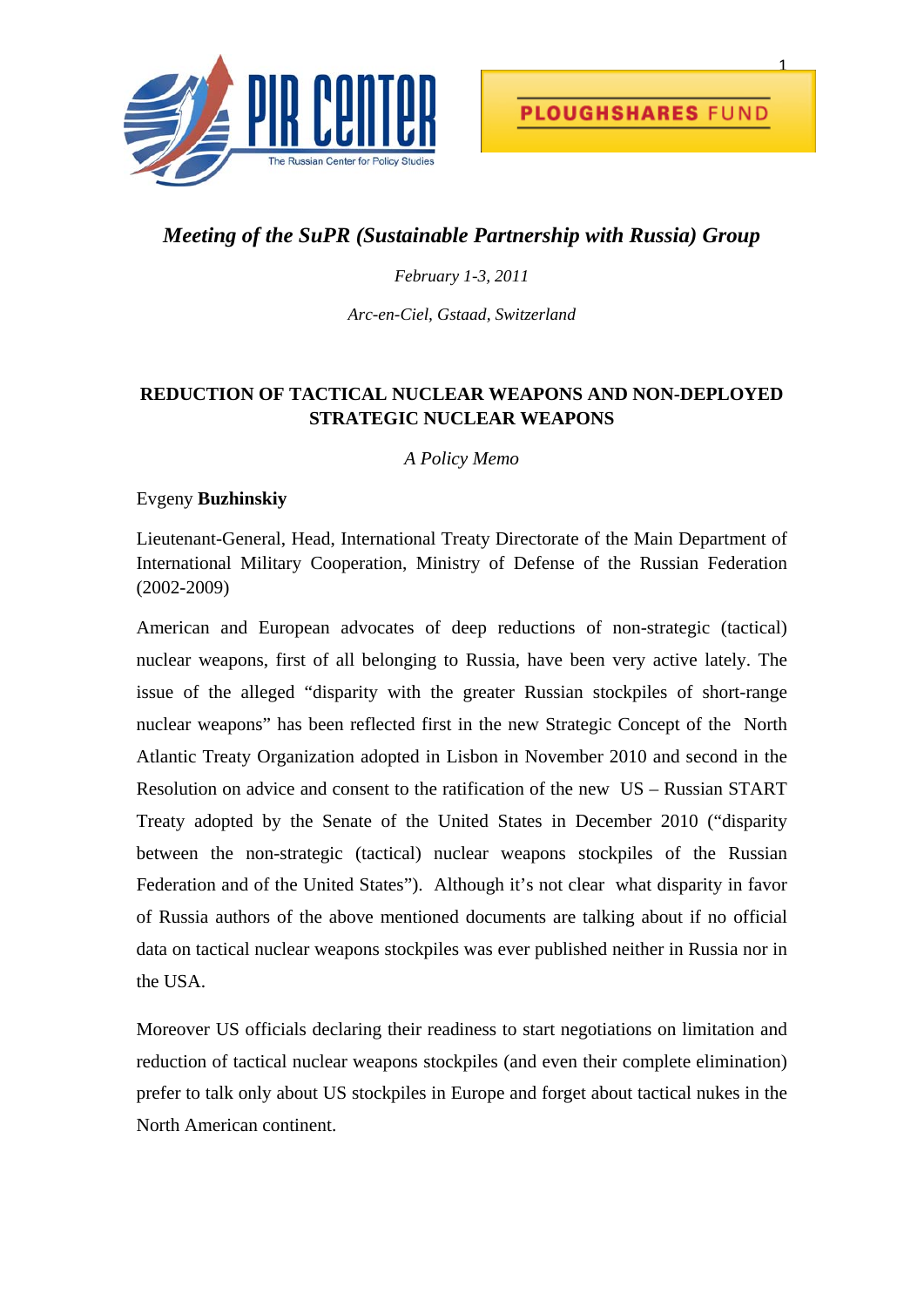It's worth mentioning that starting from late 60s of the past century when USSR and USA started negotiations on limitations on strategic nuclear weapons Americans were constantly against putting under US – Soviet control regime their forward deployed nuclear weapons (although for Russia US tactical nuclear weapons in Europe are of a strategic nature) under the pretext that those weapons were to compensate for Warsaw Pact superiority over NATO in conventional weapons.

Now more than forty years have passed since that time and what do we have? There is no Warsaw Treaty Organization, Soviet Union seized to exist, after implementation of the CFE Treaty there exists a huge disparity (in favor of the alliance) in conventional weapons between Russia and NATO. Moreover " the Alliance does not consider any country (including Russia) to be its adversary" and this fact is reflected in the new Strategic Concept of the alliance.

But still US tactical nukes are being deployed in Europe and corresponding infrastructure is being kept in order to receive additional weapons if needed. Moreover the new Strategic Concept of the Alliance says that "NATO will remain a nuclear alliance as long as nuclear weapons exist" (i.e. Russian nuclear potential including strategic weapons) .

Under present conditions tactical nuclear weapons are practically the only means of securing Russia's independence and territorial integrity and as it was said recently by Foreign Minister of Russia Sergey Lavrov "my country needs some advantage in this class of weapons because the balance of forces in Europe has been seriously titled with NATO eastward expansion".

At the same time Russian leadership's agreement to start negotiations on limitation and reduction of tactical nuclear weapons is not excluded provided:

First – all nuclear powers should deploy their tactical nuclear weapons in their national territories. Oversees storage infrastructure should be destroyed.

Second – Russia should complete the program of re-equipment of its Armed Forces and sharply reduce its lagging behind the world's leading powers in high precision weapons.